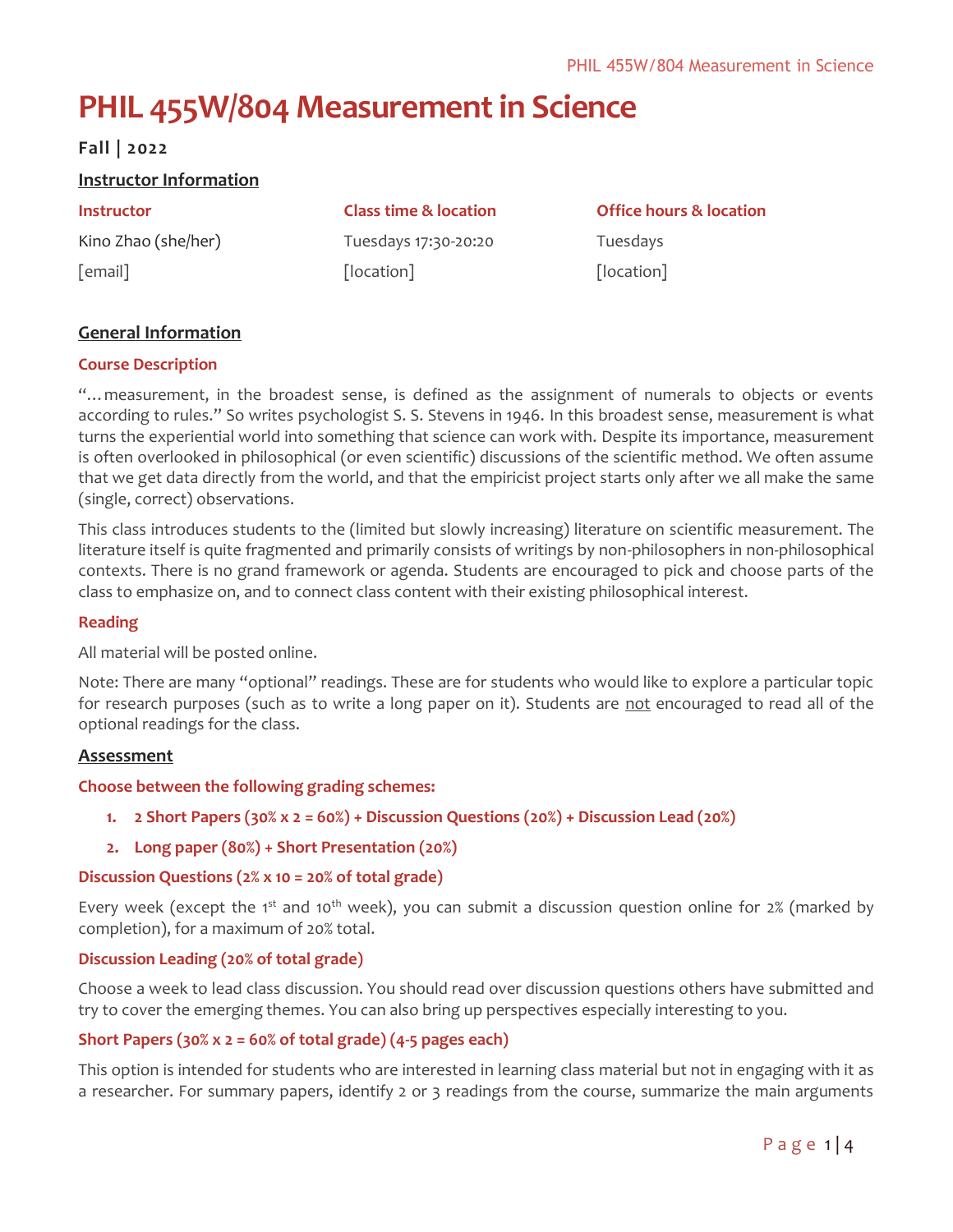from each, and discuss how they relate to or differ from each other. A list of suggested topics can be found in a separate document.

# **Long Paper (80%) (15-20 pages)**

This option is intended for students who want to write a research paper. Technically only the final draft is graded, but I'll provide a series of benchmarks to help first-time research-paper-writers stay on track. These can be found in a separate document. Missing these benchmarks will not affect your grade. If you are thinking about potentially using this paper as a writing sample or portfolio paper, please let me know (it should affect the kind of thesis you pursue).

#### **Short Presentation (20%) (20-min max)**

In week 10, people writing long papers will give a short presentation of your ideas to receive comments. You'll get full grade as long as you do it. Please take this as an opportunity to practice presenting your own ideas and to get some feedback them.

# **Schedule**

| Week   | Date                            | <b>Topic</b>                                                | Reading                                                                                                          |  |  |  |
|--------|---------------------------------|-------------------------------------------------------------|------------------------------------------------------------------------------------------------------------------|--|--|--|
|        | Unit 1: theories of measurement |                                                             |                                                                                                                  |  |  |  |
| Week 1 |                                 | Going over this syllabus<br>Mathematical measurement theory | > Diez 1997 - A Hundred Years of Numbers. A<br>Historical Introduction to Measurement Theory<br>1887-1990 Part I |  |  |  |
|        |                                 |                                                             | > (Optional: Part II of Diez)                                                                                    |  |  |  |
|        |                                 |                                                             | > (Optional: Suppes 1954 - Some Remarks on<br>Problems and Methods in the Philosophy of<br>Science)              |  |  |  |
|        |                                 |                                                             | > (Optional: Campbell 1938 - Measurement and its<br>importance for philosophy)                                   |  |  |  |
| Week 2 |                                 | Operationalism, verificationism,<br>logical positivism      | > Chang 2019 - SEP article on operationalism<br>https://plato.stanford.edu/entries/operationalism/               |  |  |  |
|        |                                 | Anti-realist views of measurement                           | > Bogen & Woodward 1988 - Saving the<br>Phenomena                                                                |  |  |  |
|        |                                 |                                                             | > (Optional: Hardcastle 1995 - S. S. Stevens and<br>the Origins of Operationism)                                 |  |  |  |
|        |                                 | Neo-operationalism<br>Realist views of measurement          | > Chang 2001 - How to Take Realism Beyond<br>Foot-Stamping                                                       |  |  |  |
|        |                                 |                                                             | > Vessonen 2020 - Respectful Operationalism                                                                      |  |  |  |
| Week 3 |                                 |                                                             | > (Optional on realism: Stein 1989 - Yes But)                                                                    |  |  |  |
|        |                                 |                                                             | > (Optional on realism: Fine 1984 - The Natural<br>Ontological Attitude)                                         |  |  |  |
| Week 4 |                                 | (CTT) and Item Response Theory                              | Psychometrics: Classical Test Theory> Excerpts from Borsboom 2005 - Measuring the<br>Mind                        |  |  |  |
|        |                                 | (IRT; also known as Latent Variable<br>Theory)              | > McClimans, Browne, & Cano 2017 - Clinical<br>outcome measurement Models, theory,<br>psychometrics and practice |  |  |  |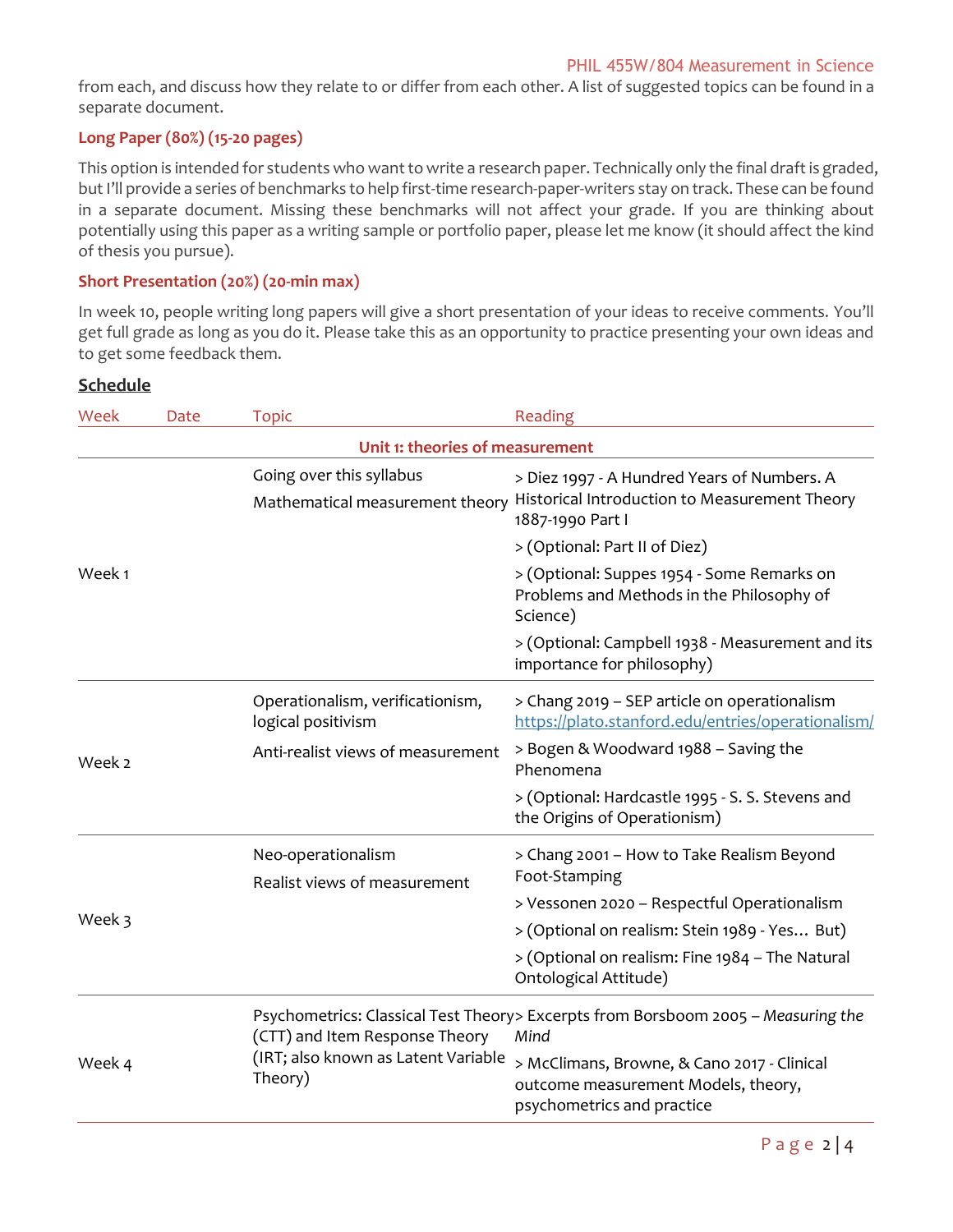| Week    | Date | <b>Topic</b>                                                        | Reading                                                                                                                |
|---------|------|---------------------------------------------------------------------|------------------------------------------------------------------------------------------------------------------------|
|         |      |                                                                     | > (Optional: Traub 1997 - Classical Test Theory in<br>Historical Perspective)                                          |
|         |      |                                                                     | > (Optional: Simms 2008 - Classical and Modern<br>Methods of Psychological Scale Construction)                         |
|         |      | Unit 2: theories of validity                                        |                                                                                                                        |
|         |      | Realist views of validity                                           | > Cronbach & Meehl 1955 - Construct Validity in<br><b>Psychological Tests</b>                                          |
| Week 5  |      |                                                                     | > Loevenger 1957 - Objective Tests as<br>Instruments of Psychological Theory                                           |
|         |      |                                                                     | > Borsboom 2004 – the Concept of Validity                                                                              |
|         |      |                                                                     | > (Optional: Borsboom & Markus 2013 – Truth and<br>Evidence in Validity Theory)                                        |
|         |      |                                                                     | > (Optional: Shaw & Crisp 2011 - Tracing the<br>evolution of validity in educational measurement)                      |
|         |      | Anti-realist views of validity<br>Short paper 1 due by Friday night | > Excerpts from Kane 2013 - Validating the<br>Interpretations and Uses of Test Scores                                  |
| Week 6  |      |                                                                     | > Anastasi 1950 – The Concept of Validity in the<br>Interpretation of Test Scores                                      |
|         |      |                                                                     | > Shepard 2016 - Evaluating Test Validity: Reprise<br>and Progress                                                     |
|         |      |                                                                     | > (Optional: Chapter 1 of the 2014 Standards for<br>Educational and Psychological Testing)                             |
|         |      | Unit 3: new philosophical writings on measurement                   |                                                                                                                        |
| Week 7  |      | Thick ethical concepts                                              | > Pekka 2021 - SEP article on thick ethical<br>concepts https://plato.stanford.edu/entries/thick-<br>ethical-concepts/ |
|         |      |                                                                     | > (Optional: Abend 2019 - Thick concepts and<br>sociological research)                                                 |
|         |      | Well-being science                                                  | > Alexandrova 2008 - First-person reports and<br>the measurement of happiness                                          |
| Week 8  |      |                                                                     | > Angner 2013 - Is it possible to measure<br>happiness?                                                                |
|         |      |                                                                     | > (Optional: de Boer 2014 - Scaling happiness)                                                                         |
|         |      |                                                                     | > (Optional: Skidelsky 2014 - What can we learn<br>from happiness surveys?)                                            |
| Week 9  |      | Model-based measurement                                             | > Tal 2019 - Individuating Quantities                                                                                  |
| Week 10 |      | <b>Presentation week</b>                                            |                                                                                                                        |
|         |      | Unit 4: empirical accounts of measurement                           |                                                                                                                        |